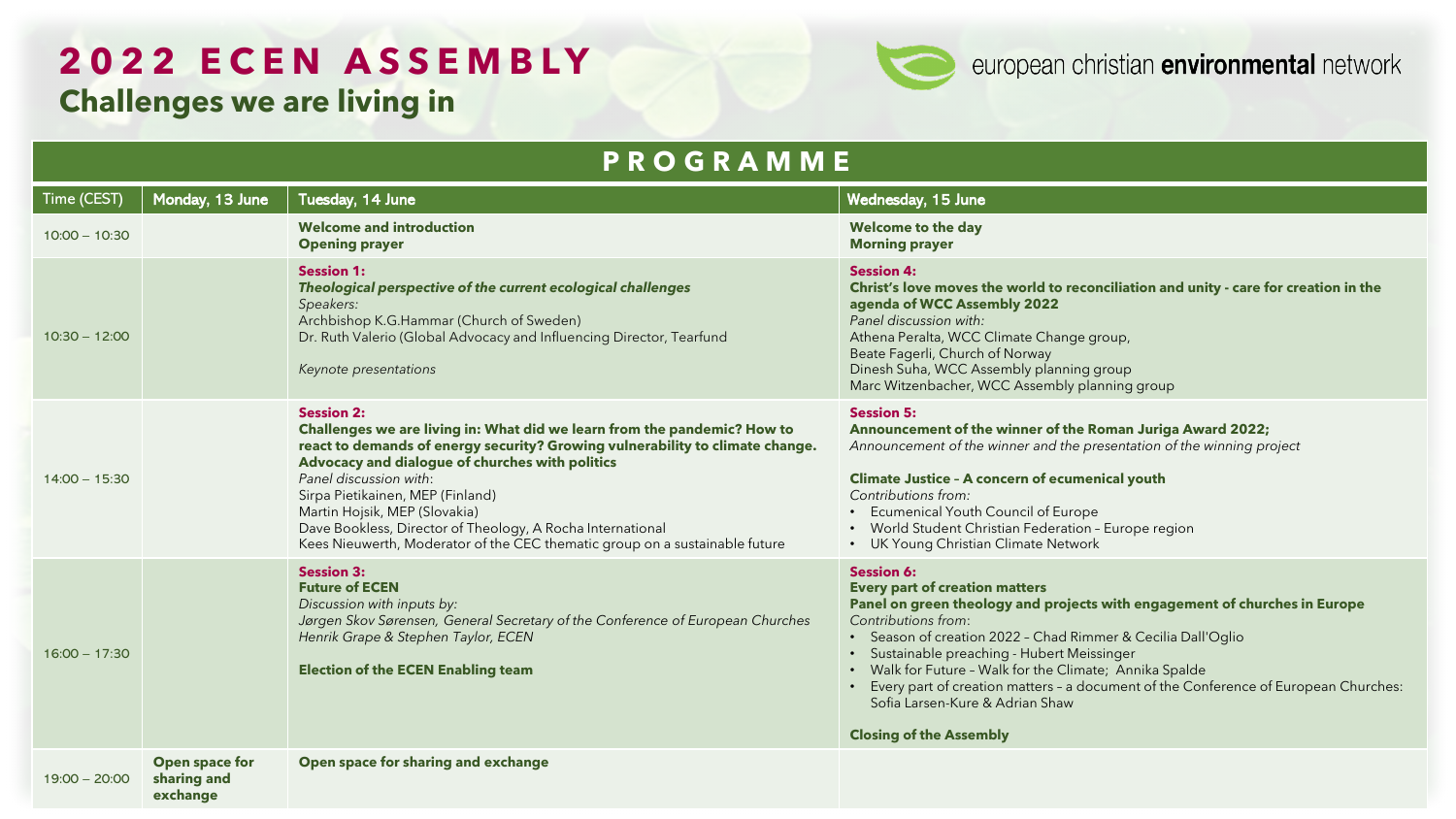# **2022 ECEN A SSEMBLY – OUTLINE 13 June, 19:00-20:00 CEST**

# OPEN SPACE

### **Sharing and exchanging**

The Assembly offers a space for an exchange of thoughts, ideas, experiences and best practices with each other. The evening session before the official opening of the event invites participants to an informal discussion, sharing and getting to know each other.

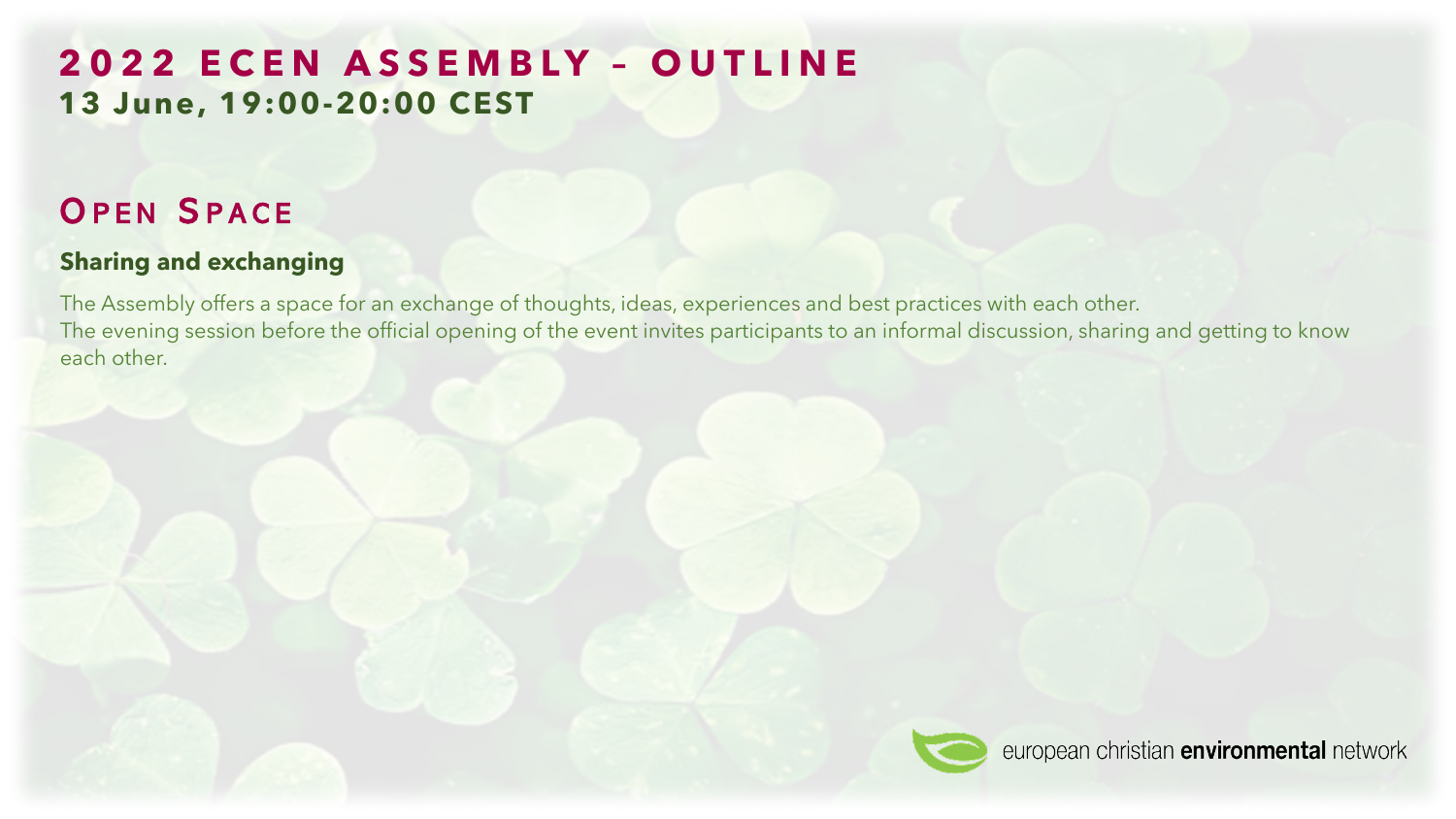# **2022 ECEN A SSEMBLY – OUTLINE 14 June, 10:00-10:30 CEST**

# **OPENING**

#### o Welcome

o Short introduction of ECEN

o Introduction to the Assembly and its programme

o Opening prayer

Moderation: Per Ivar Våje, Moderator of the ECEN Enabling team Peter Pavlovic, ECEN secretary

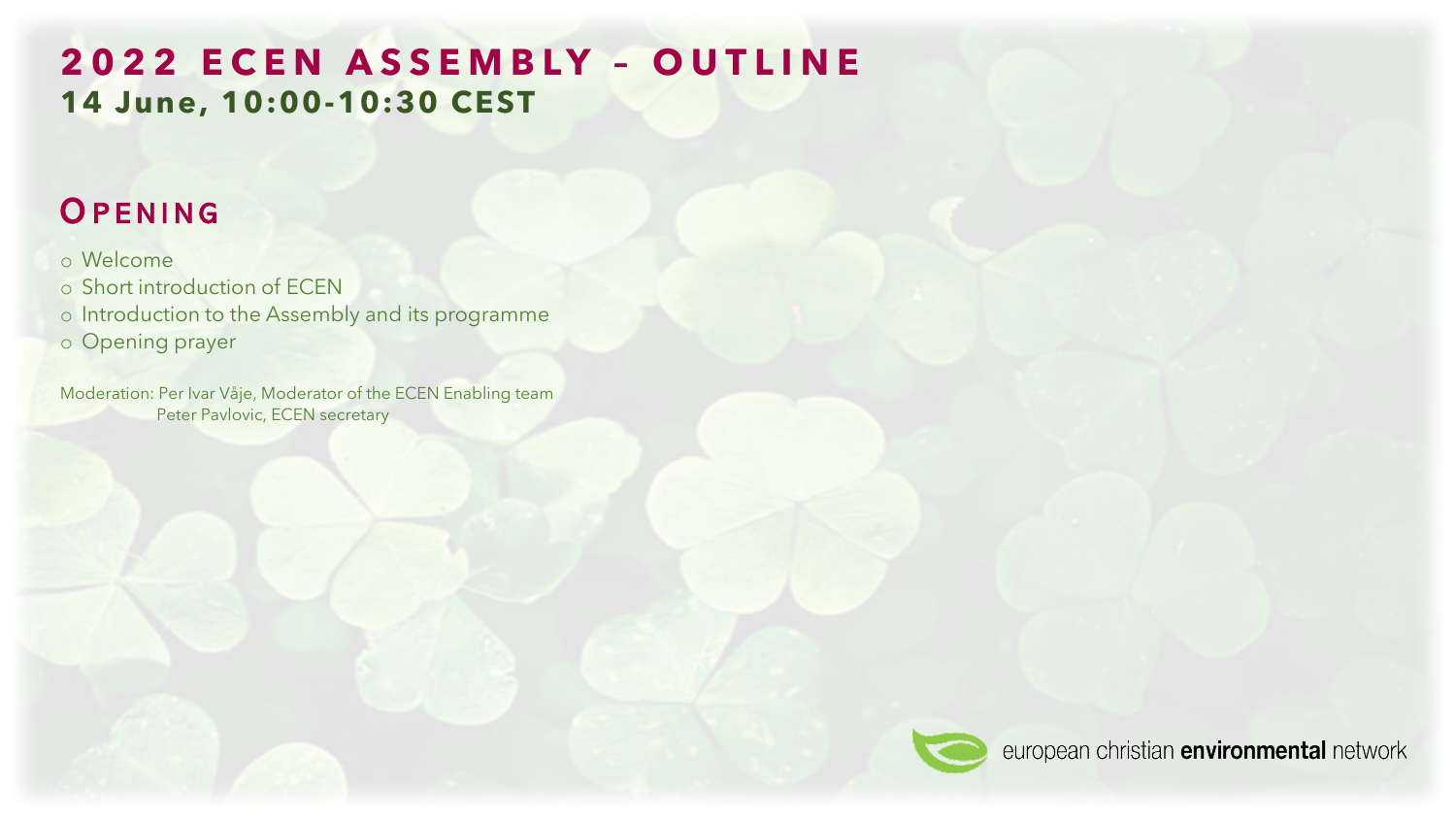# **2022 ECEN A SSEMBLY – OUTLINE 14 June, 10:30-12:00 CEST**

# SESSION 1

### *Theological perspective of the current ecological challenges*

Vulnerability to climate change, as underlined by the last report of the IPCC, as well as impacts of the Covid-19 pandemic and newly sparked discussion about energy security, open new perspectives on the challenges in which we are living. The work and response of churches to these challenges is determining not only the character of these changes and the new urgency through which we are speaking, but equally the theological perspective from which churches can address the challenges with specific church instruments.

Ecological concerns and questions of a sustainable future are increasingly loaded with existential concerns. A number churches and faith communities are engaged in practical steps to take care of creation. There is an increasing interest of theologians, as well as non-theologians, in eco-theology.

- o What are critical parameters in the link between ecological and theological concerns?
- o How can eco-theology help to inspire concrete work of churches in care for creation?
- o What language should the theology of 21st century use to offer inspiration and a sound theological basis for engagement of Christians in care for creation, and addressing these concerns in cooperation with civil society partners and in a dialogue with politics?

### *Keynote speakers:*

- o Archbishop K. G. Hammar (Church of Sweden)
- o Dr Ruth Valerio (Global Advocacy and Influencing Director, Tearfund)

Format of the session: Presentations of keynote speakers followed by the discussion and reactions to questions from audience. Moderator: Stephen Taylor, Church of England

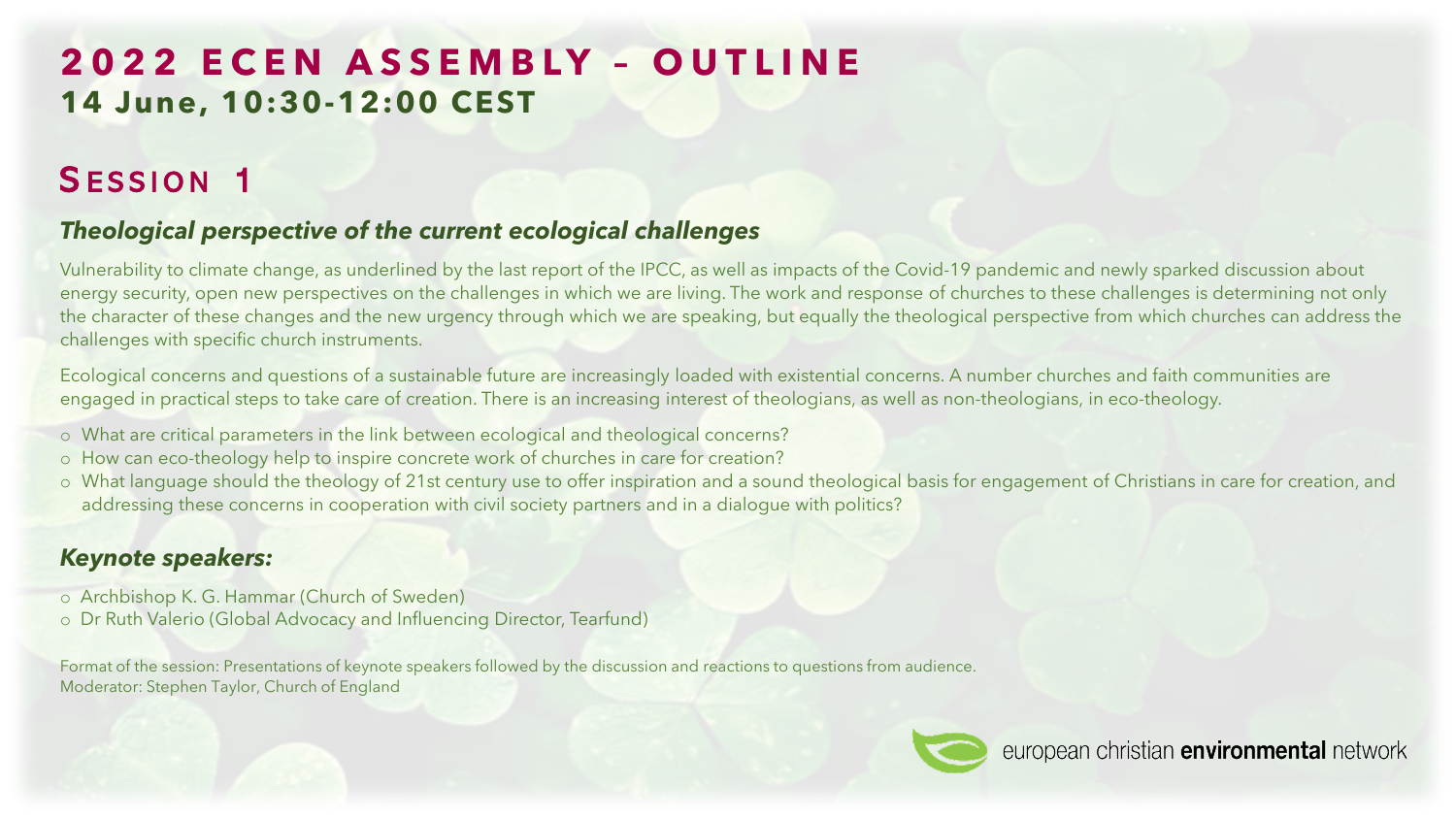# **2022 ECEN A SSEMBLY – OUTLINE 14 June, 14:00-15:30 CEST**

# SESSION 2

### *Challenges we are living in: What did we learn from the pandemic? How to react to demands of energy security? Growing vulnerability to climate change - Advocacy and dialogue of churches with politics*

Impacts of the pandemic reveal new accents on our vulnerability, the sudden outbreak of the war in Ukraine and consequences on energy security and energy poverty, as well as new volumes of the IPCC report that highlight once again human vulnerability to climate change and the urgent need to upscale the efforts for adaptation and open new perspectives on the challenges in which we live. Growing climate concerns and addressing an increasing number of people are now understood in a new light with increased urgency. In view of this, questions such as: what have we learnt from the pandemic?, how to react to growing vulnerability to climate change? reveal lessons which should not be overlooked.

Churches in many parts of the continent are intensively engaged in addressing climate justice and climate-related questions. How can the dialogue of civil society with politics move forward an effective way to address of these concerns?

The aim of the session is to focus on concerns related to the new IPCC report, outcomes of COP26, European Green Deal, impacts of the corona pandemic, and different aspects of a dialogue between churches and politics and science in addressing climate change.

- o How to react to growing vulnerability to climate change? How to address energy security and energy poverty?
- o What concrete measures in the European Green Deal are enabling participation of citizens and advancing their inspiration for the project?
- o Can Christian values enrich the ambitions of the European Green Deal?
- o What would politics expect from civil society, churches and faith communities on the way to a sustainable future?

#### *Speakers*:

- o Sirpa Pietikainen, MEP (Finland)
- o Martin Hojsik, MEP (Slovakia)
- o Dave Bookless, Director of Theology, A Rocha International
- o Kees Nieuwerth, Moderator of the CEC thematic group on a sustainable future

Format of the session: Inputs of panellists followed by the discussion and reactions to questions from audience. Moderator: Peter Pavlovic, ECEN Secretary

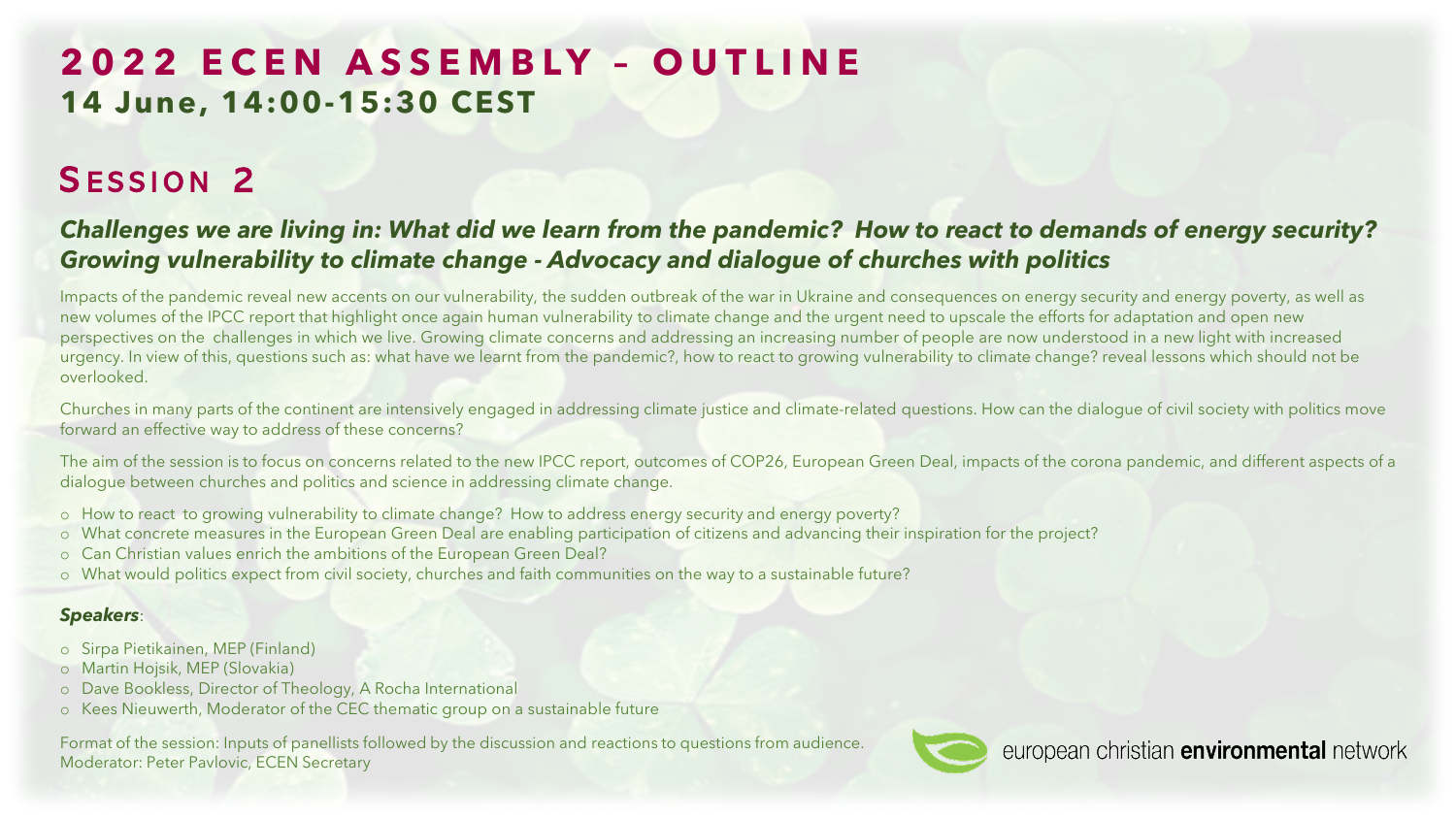# **2022 ECEN A SSEMBLY – OUTLINE 14 June, 16:00-17:30 CEST**

### SESSION 3

### *Future of ECEN and Election of the ECEN Enabling team*

The decision of CEC to end its cooperation with ECEN in the current format raises a number of challenges for the future of ECEN, as well as for the future shape of the ecumenical work on care for creation. ECEN is facing questions that will determine its future existence.

On the one hand, in over 20 years of its existence, ECEN has been instrumental in initiating and inspiring work on care for creation in many churches across the continent. ECEN has offered a platform for sharing, exchanging experience and mutual support - especially for minority churches and churches in the south and east of the continent. Through its work on green theology, support of Season of Creation, and feeding into the churches' work on advocacy, ECEN has significantly contributed to developing churches' sensitivity and concrete work in addressing climate justice and the impact of climate change.

On the other hand, a growing number of churches in Europe are now in a position to develop work on care for creation on their own.

- o Is there still need for ecumenical networking on care for creation?
- o How can ECEN continue to serve churches in Europe?
- o What do they expect from ECEN?
- o Is there a continuing commitment of churches in supporting ecumenical work on care for creation, climate justice and a sustainable future?

Inputs for the discussion will be offered by

- o Jørgen Skov Sørensen, General Secretary of the Conference of European Churches
- o Henrik Grape & Stephen Taylor, ECEN

Discussion will be followed by the election of the ECEN Enabling team leading ECEN in the next period of time.

Format of the session: Presentation followed by the discussion in small groups and in the plenary. In the second port of the session elections. Moderator: Martyn Goss

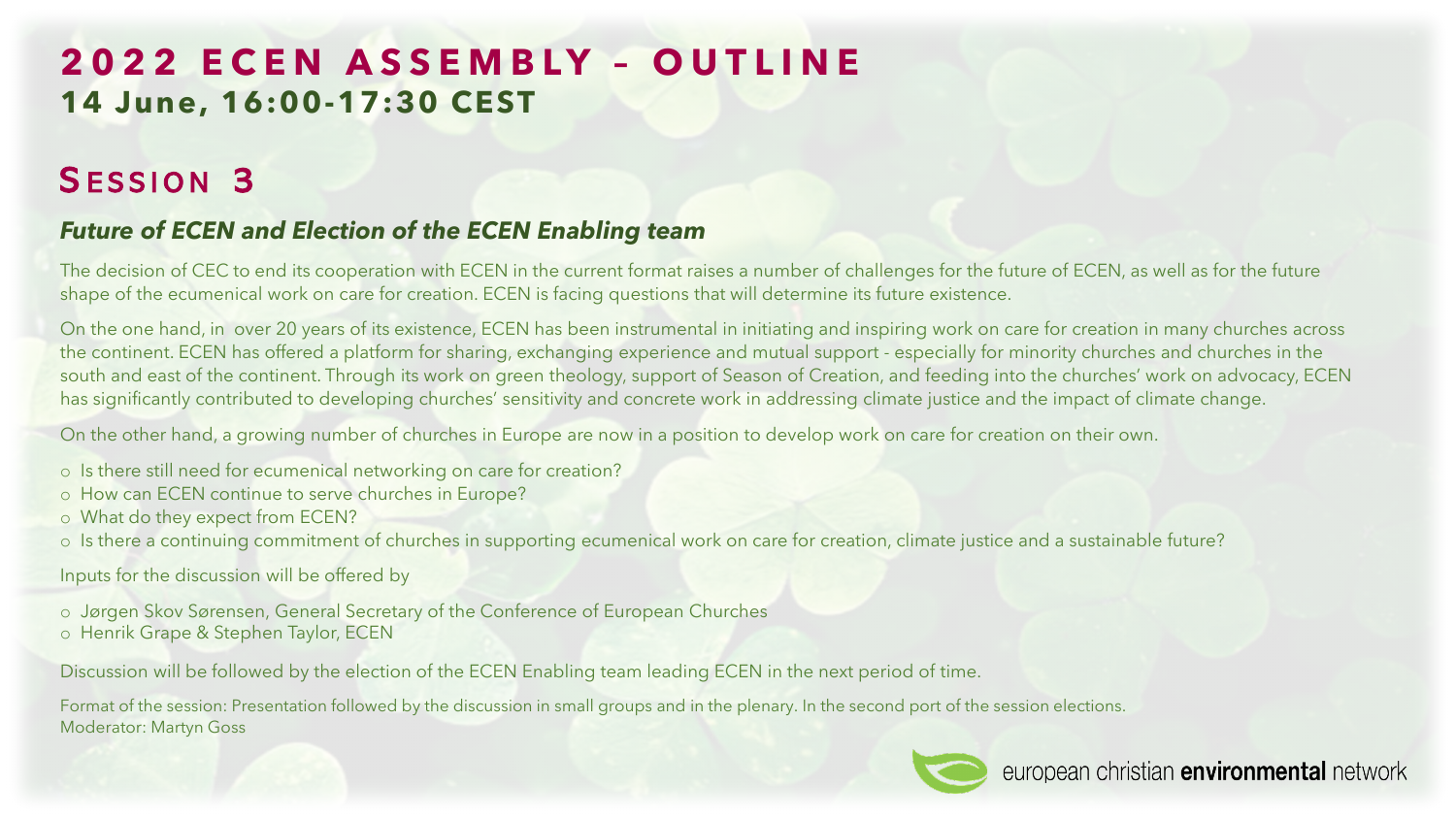# **2022 ECEN A SSEMBLY – OUTLINE 14 June, 19:00-20:00 CET**

# OPEN SPACE

### *Sharing and exchanging*

The day concludes with an open space where we welcome you to come and share and exchange your thoughts, ideas and best practices with each other.

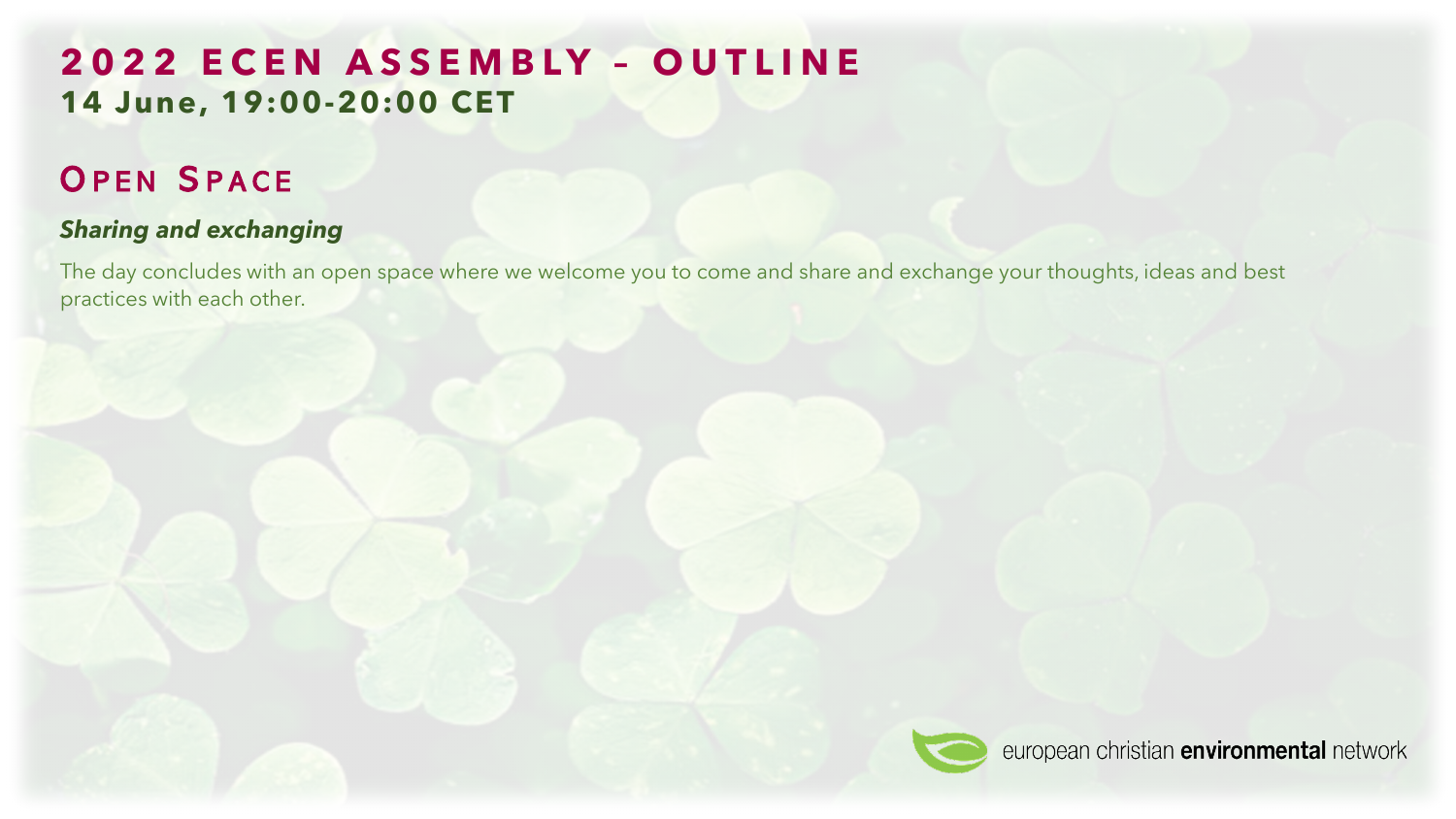## **2022 ECEN A SSEMBLY – OUTLINE 15 June, 10:00-10:30 CEST**

# WARM UP & MORNING PRAYER

- o Welcome to the day
- o Morning prayer prepared by ecumenical youth

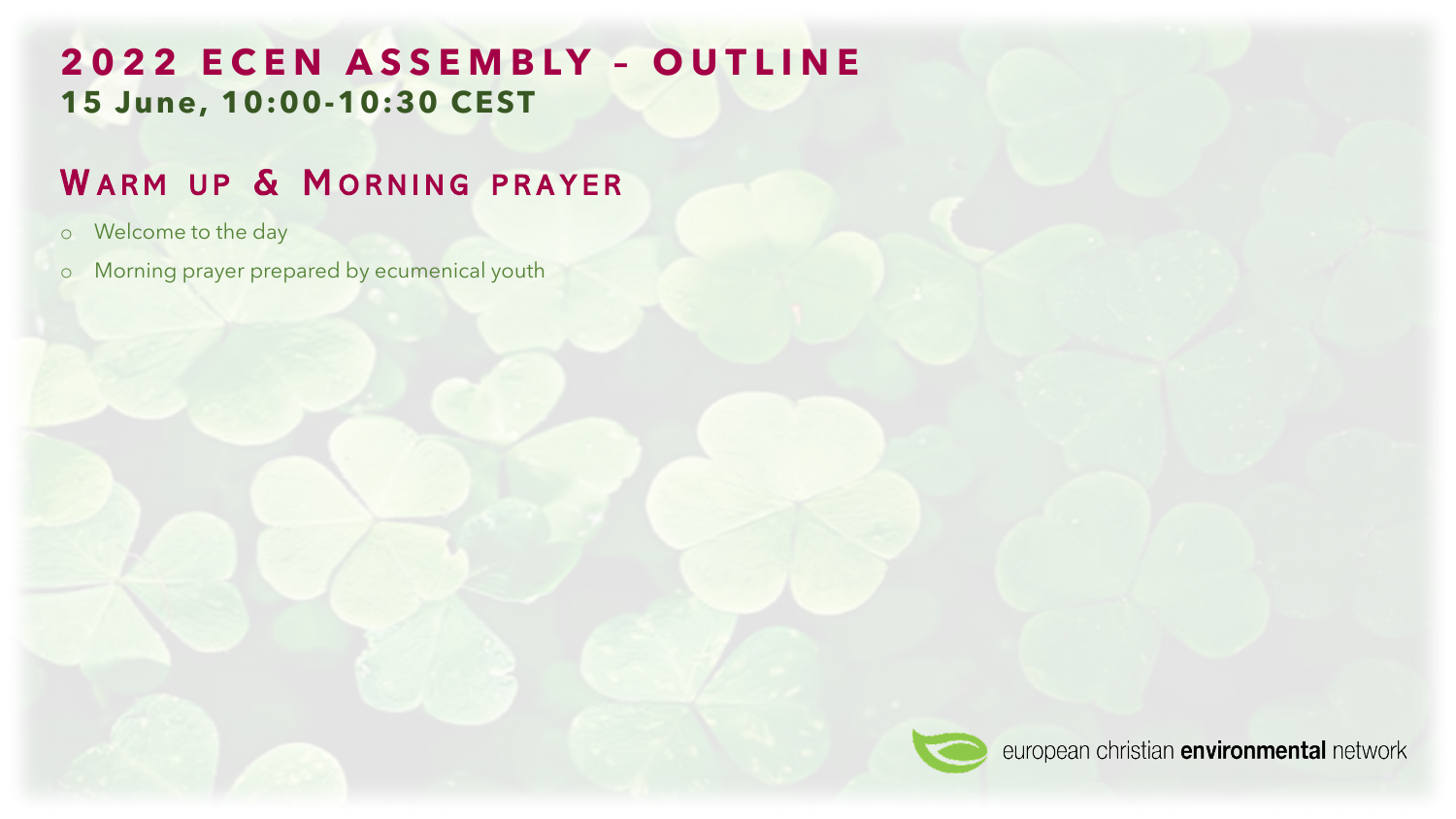# **2022 ECEN A SSEMBLY – OUTLINE 15 June, 10:30-12:00 CEST**

# SESSION 4

### *Christ's love moves the world to reconciliation and unity - care for creation in the agenda of WCC Assembly 2022*

The ECEN Assembly will be an opportunity to relate the work of European churches in ecology and care for creation to the 2022 Assembly of the World Council of Churches in Karlsrühe. Partnership and close cooperation between ECEN and WCC has been successfully developing for years. The WCC Assembly in Europe, the first in Europe in more than 5 decades, offers a unique opportunity to manifest a close link and the support of European churches to the Assembly in many ways. ECEN has an ambition to emphasise this link by highlighting joint efforts of churches in Europe and WCC in works on care for creation and ecological justice, and contribute to a meaningful way leading to the WCC Assembly 2022 through this conference .

#### The aim of the session is:

- To offer information about care for creation in the agenda of the WCC Assembly 2022
- To express an expectation of churches in Europe by addressing these concerns in the WCC Assembly
- To demonstrate engagement which can be offered as an inspiration and contribution to the WCC Assembly.

#### **Panel discussion with:**

- o Athena Peralta, WCC Climate Change group
- o Beate Fagerli, Church of Norway
- o Dinesh Suna, WCC Assembly planning group
- o Marc Witzenbacher, WCC Assembly planning group

Format of the session: Inputs from panellists followed by the discussion and reactions to questions from audience. Moderator: Henrik Grape, Church of Sweden

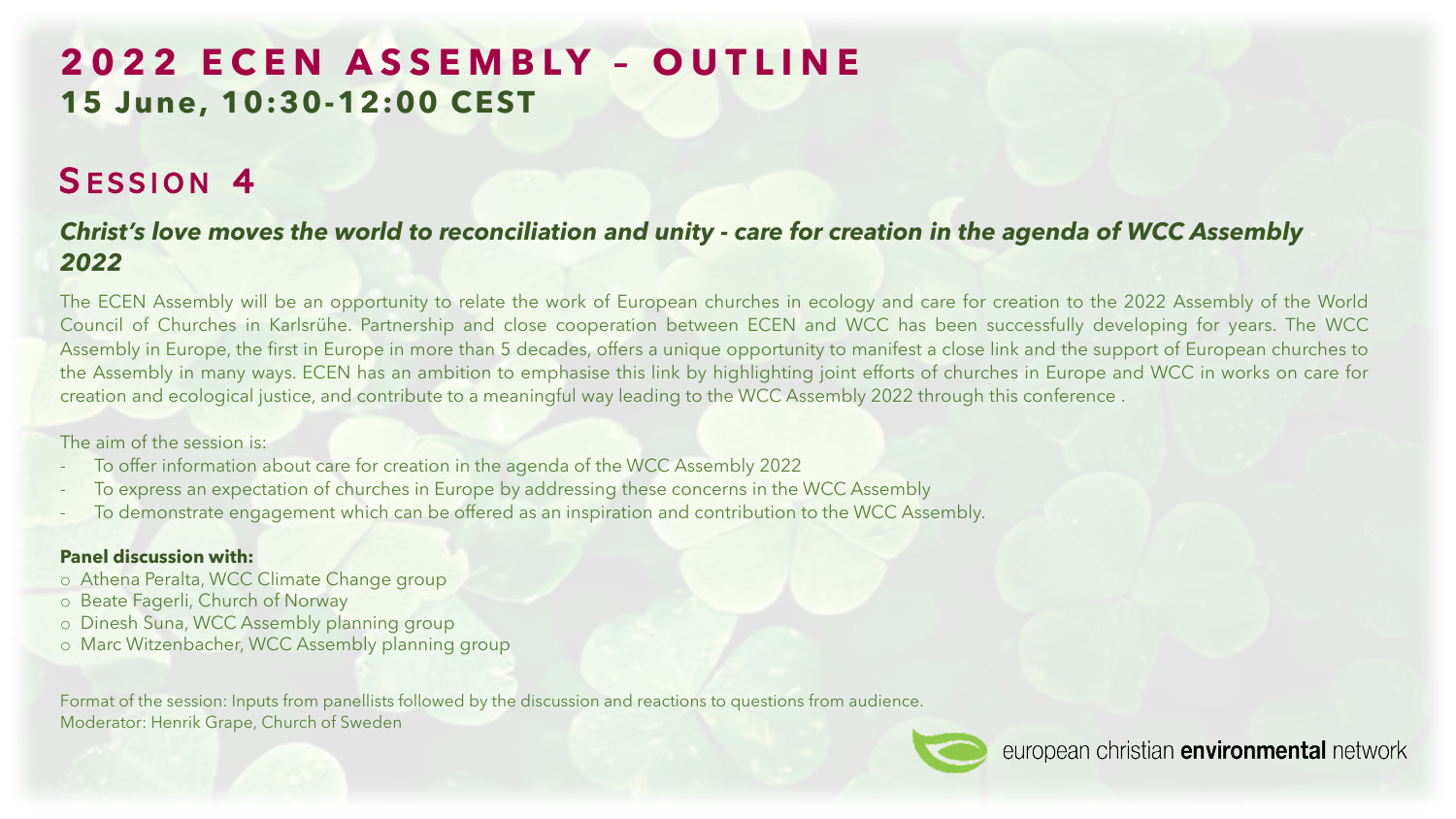# **2022 ECEN A SSEMBLY – OUTLINE 15 June, 14:00-15:30 CEST**

# SESSION 5

### *Announcement of the winner of the Roman Juriga Award 2022*

*Announcement of the winners and the presentation of the winning projects*

The Roman Juriga Award was set up by ECEN to highlight the best efforts in churches' projects in the care for creation. The session will be an opportunity for announcement of the winners of the 2022 Award and for the presentation of the winning projects.

### *Climate Justice – A Concern of Ecumenical Youth*

Climate change and climate justice are closely related to concerns about a sustainable future and overall concerns of youth. The session is the result of a close cooperation of ECEN with ecumenical youth organisations. EYCE, WSCF-E and UK Young Christian Climate Network will share their experience of work on climate justice. The voice of youth will be an opportunity to get into a conversation with participants of the event on re-engaging the conversation about the emergency situation in which we live and how to keep hope in spite growing tensions and challenges.

#### **Topics:**

- o What is your experience from engaging on climate justice that you would want to share with others?
- o What is missing in big political initiatives addressing climate change and the need for transition?
- o What is missing in churches' engagement in addressing care for creation and a wish for a sustainable future?
- o How would you increase the engagement of youth?

#### *Contributions from:*

- o Ecumenical Youth Council of Europe
- o World Student Christian Federation Europe region
- o UK Young Christian Climate Network

Format of the session: Presentation of the winning projects of RJA 2022 and inputs from panellists representing ecumenical youth organisations, followed by the discussion. Moderator: Per Ivar Våje, Church of Norway and Eszter Kodácsy-Simon, Evangelical Lutheran Church in Hungary